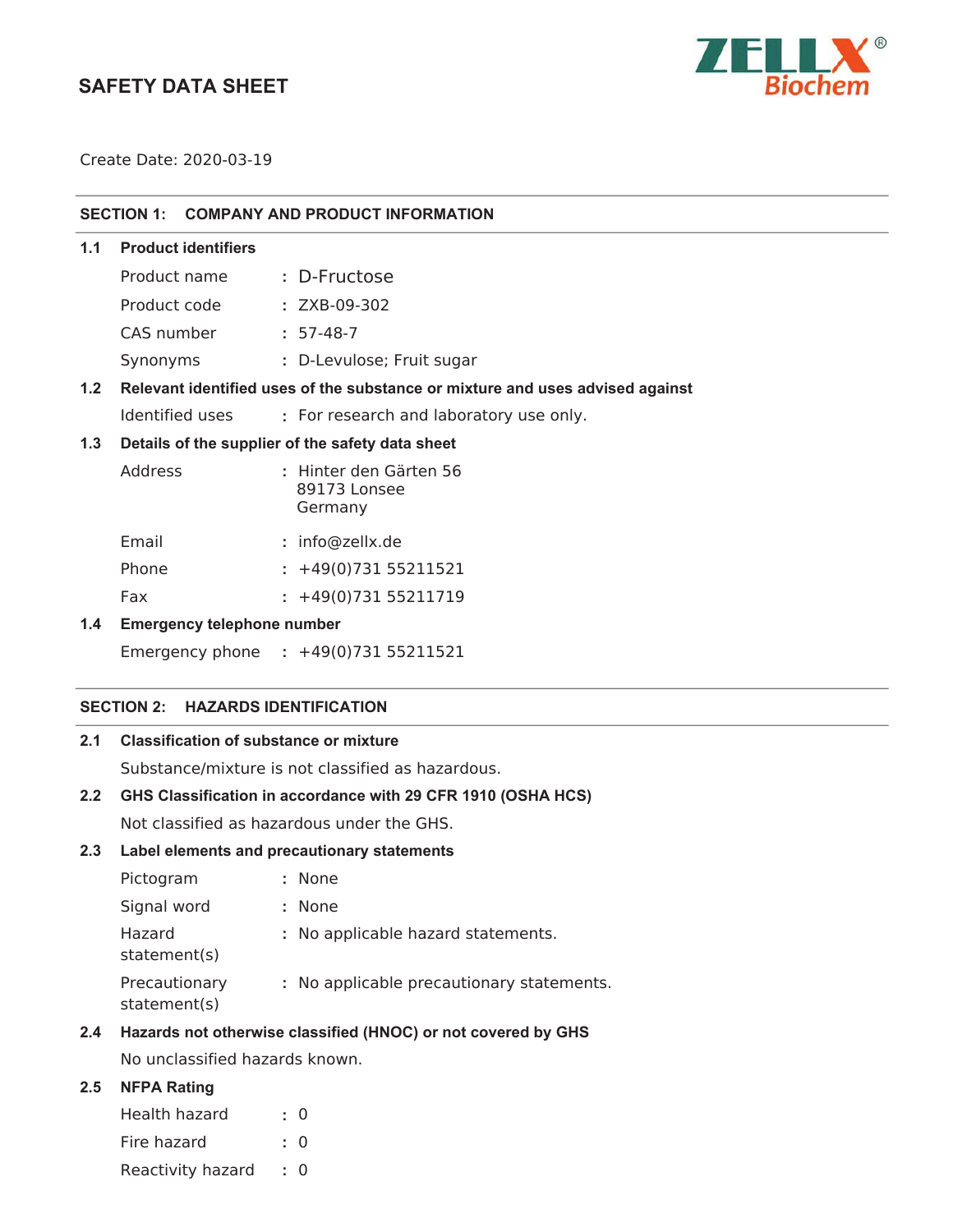## **2.6 HMIS Rating**

| Health hazard            |    | 0 |
|--------------------------|----|---|
| Chronic health<br>hazard |    |   |
| Reactivity hazard        | ٠. | 0 |
| Flammability             |    | 0 |
| Physical hazard          |    | 0 |

## **SECTION 3: COMPOSITION/INFORMATION ON INGREDIENTS**

## **3.1 Substances**

| Substance                                         | CAS#    | EC#       | Concentration    |
|---------------------------------------------------|---------|-----------|------------------|
| D-Fructose<br>$M.F: C6H12O6$<br>M.W: 180.16 g/mol | 57-48-7 | 200-333-3 | Not<br>Available |

## **3.2 Hazardous components & classification**

No chemicals or constituents are known to be present that require disclosure under applicable regulations.

## **SECTION 4: FIRST AID MEASURES**

## **4.1 Description of first aid measures**

## **General advice**

Consult a physician if symptoms are severe or persistent. Provide this data sheet to medical personnel. If product is spilled or leaked, evacuate area.

## **In case of inhalation**

If inhaled, move person to fresh air and monitor breathing. If not breathing, give artificial ventilation. Consult a physician if symptoms are severe or persistent.

#### **In case of skin contact**

Immediately wash with excess soap and water. If spilled on clothing, remove all affected clothing. Consult a physician if symptoms are severe or persistent.

## **In case of eye contact**

Flush eyes with water or eye wash solution as a precaution for 15 minutes. Consult a physician if symptoms are severe or persistent.

## **In case of ingestion**

Only induce vomiting if recommended by medical personnel. If subject is unconscious, do not give anything by mouth. If conscious, rinse mouth with water. Consult a physician if symptoms are severe or persistent.

## **4.2 Most important symptoms and effects, both acute and delayed**

All known important symptoms are described in Section 2 and/or Section 11. No other important symptoms to report.

## **4.3 Indication of any immediate medical attention and special treatment needed**

No special treatment indicated. Provide treatment in accordance with exhibited systems.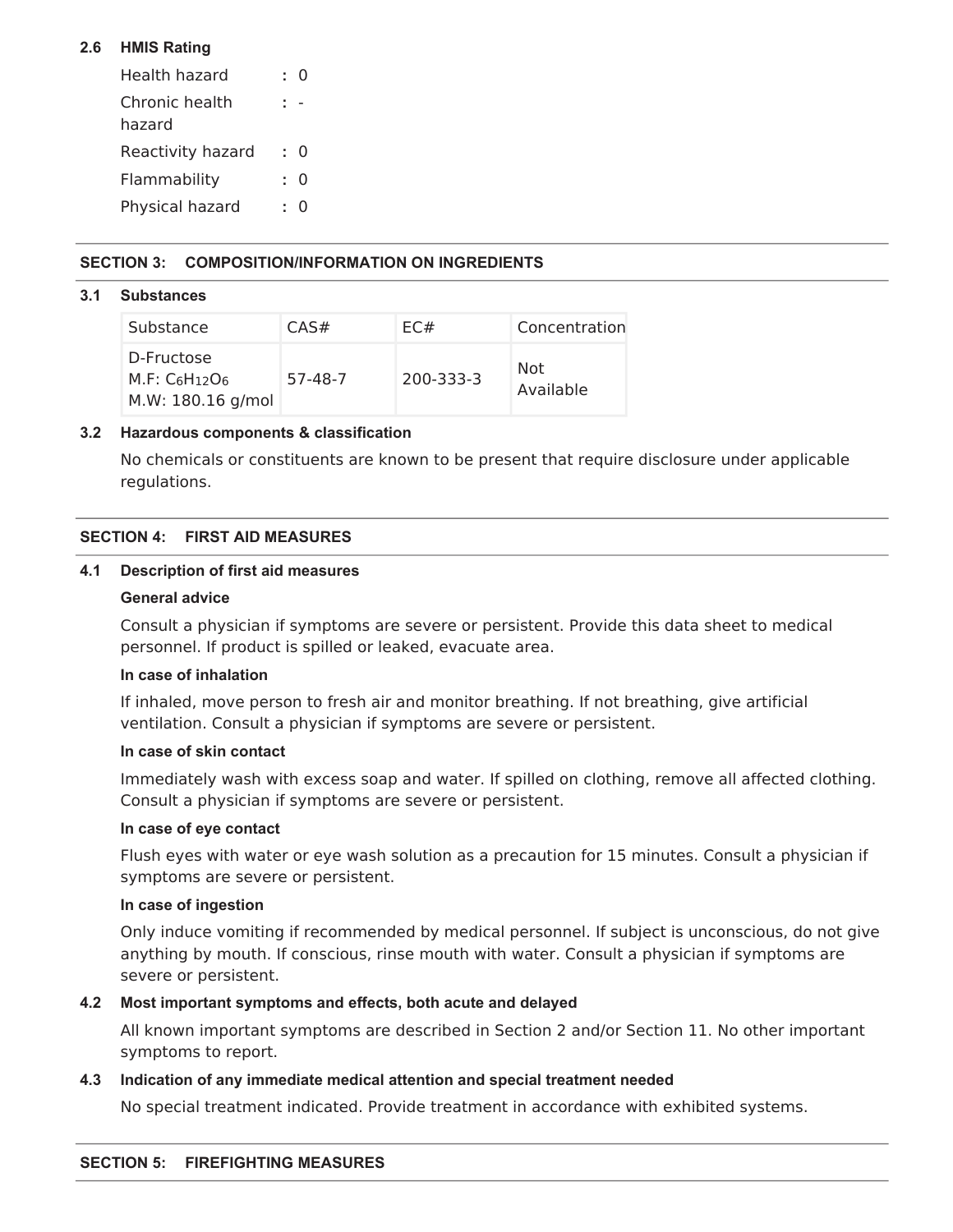## **5.1 Suitable extinguishing media**

Water spray, alcohol-resistant foam, dry chemical, and carbon dioxide extinguishers are suitable.

## **5.2 Unsuitable extinguishing media**

No known unsuitable extinguishing media.

## **5.3 Special hazards arising from the substance**

Carbon oxides

## **5.4 Advice for firefighters**

Wear protective gear, such as self-contained breathing apparatus, if necessary.

## **SECTION 6: ACCIDENTAL RELEASE MEASURES**

## **6.1 Personal precautions, protective equipment and emergency procedures**

Provide suitable ventilation. Use any necessary personal protective equipment. Avoid contact with skin and eyes, and avoid creation and inhalation of vapor or dust. Keep all unnecessary personnel away.

## **For personal protection see section 8**

## **6.2 Environmental precautions**

Prevent product from entering public sewers and waterways.

## **6.3 Methods and material for containment and cleaning up**

Sweep up any spilled product. Keep in suitable, closed containers for disposal.

## **For proper disposal see section 13**

#### **SECTION 7: HANDLING AND STORAGE**

#### **7.1 Precautions for safe handling**

Provide suitable ventilation. Wear any necessary personal protective equipment. **For precautions see section 2**

#### **7.2 Conditions for safe storage, including any incompatibilities**

Storage conditions **:** Store upright, closed container in arid, ventilated environment.

Incompatible materials **:** Strong oxidizing agents are incompatible with this product.

## **SECTION 8: EXPOSURE CONTROLS/PERSONAL PROTECTION**

### **8.1 Control parameters**

This product is not known to contain any substances with occupational exposure limit values.

## **8.2 Engineering controls**

Follow good industrial hygiene and safety practices when handling product.

#### **8.3 Personal protective equipment**

| Eye/face protection | : Use only government-approved safety glasses with side-shields.                                                                                                                                                                                                                             |
|---------------------|----------------------------------------------------------------------------------------------------------------------------------------------------------------------------------------------------------------------------------------------------------------------------------------------|
| Skin protection     | : Use gloves when handling product. Inspect gloves before use to<br>ensure suitability for use. Remove without exposing skin to the gloves<br>outer surface. Discard used gloves according to all pertinent laws<br>and/or current good practices (cGXP). Wash hands with soap and<br>water. |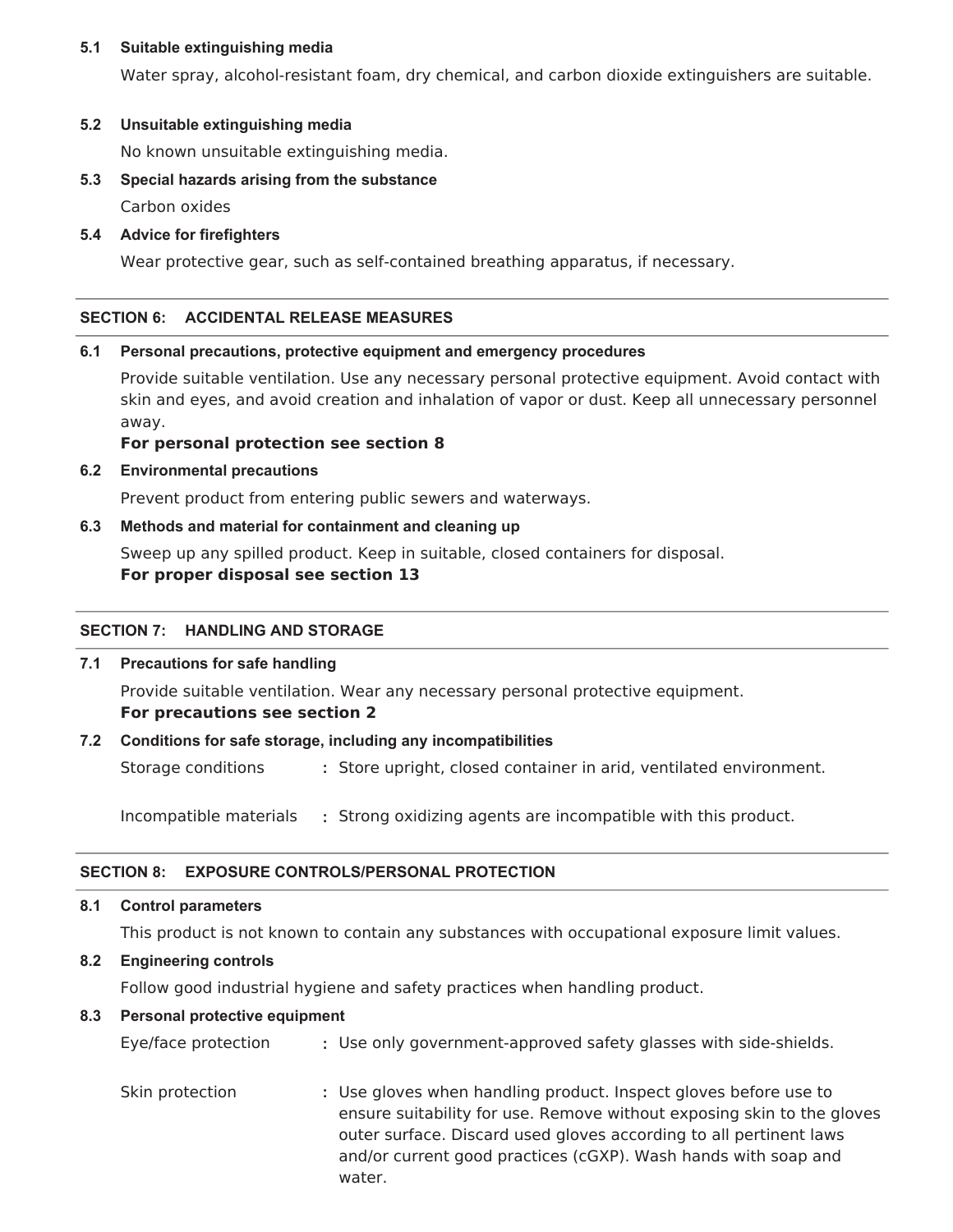| Body protection                   | : Wear appropriate clothing. Ensure clothing is in good condition, with<br>no holes or tears. When selecting clothing, consider the concentration<br>and amount of substance to be handled. |
|-----------------------------------|---------------------------------------------------------------------------------------------------------------------------------------------------------------------------------------------|
| Respiratory protection            | : Use only approved respirators and components which comply with<br>CDC and NIOSH (US) or CEN (EU) regulations. Required only when<br>vapors or aerosols are created.                       |
| exposure                          | Control of environmental: Prevent product from entering the environment, especially through<br>public sewers or waterways.                                                                  |
| General hygiene<br>considerations | : Comply with general industrial hygiene practice guidelines.                                                                                                                               |

## **SECTION 9: PHYSICAL AND CHEMICAL PROPERTIES**

| 9.1           | Information on basic physical and chemical properties |    |                                     |
|---------------|-------------------------------------------------------|----|-------------------------------------|
| a)            | Appearance                                            |    | : Colorless                         |
| b)            | Physical states                                       |    | Solid                               |
| $\mathbf{c})$ | Odor                                                  |    | : Not available                     |
| d)            | Odor threshold                                        |    | : Not available                     |
| e)            | Melting point                                         | ÷  | 119-122°C                           |
| f)            | Boiling point range                                   |    | : Not available                     |
| g)            | рH                                                    |    | : 5.0-7 at 18 g/L @ 25°C            |
| h)            | Density                                               |    | : Not available                     |
| i)            | Flash point                                           | t. | Not available                       |
| j)            | Evaporation rate                                      |    | : Not available                     |
| $\mathbf{k}$  | Flammability                                          |    | : Not available                     |
| I)            | Upper/lower flammability or<br>explosive limits:      |    | : Not available                     |
| m)            | Vapor pressure                                        |    | Not available                       |
| n)            | Vapor density                                         |    | : Not available                     |
| $\mathsf{o}$  | Relative density                                      |    | : Not available                     |
| p)            | Water solubility                                      |    | 18 g/L at 20°C - completely soluble |
| q)            | Partition<br>coefficient:n-octanol/water              |    | Not available                       |
| r)            | Autoignition temperature                              |    | : Not available                     |
| S)            | Decomposition temperature                             |    | : Not available                     |
| t)            | Kinematic viscosity                                   |    | : Not available                     |
| u)            | Explosive properties                                  |    | : Not available                     |
| V)            | Oxidizing properties                                  | t. | Not available                       |
| W)            | Solubility in other solvents                          |    | : Not available                     |
| X)            | Surface tension                                       |    | Not available                       |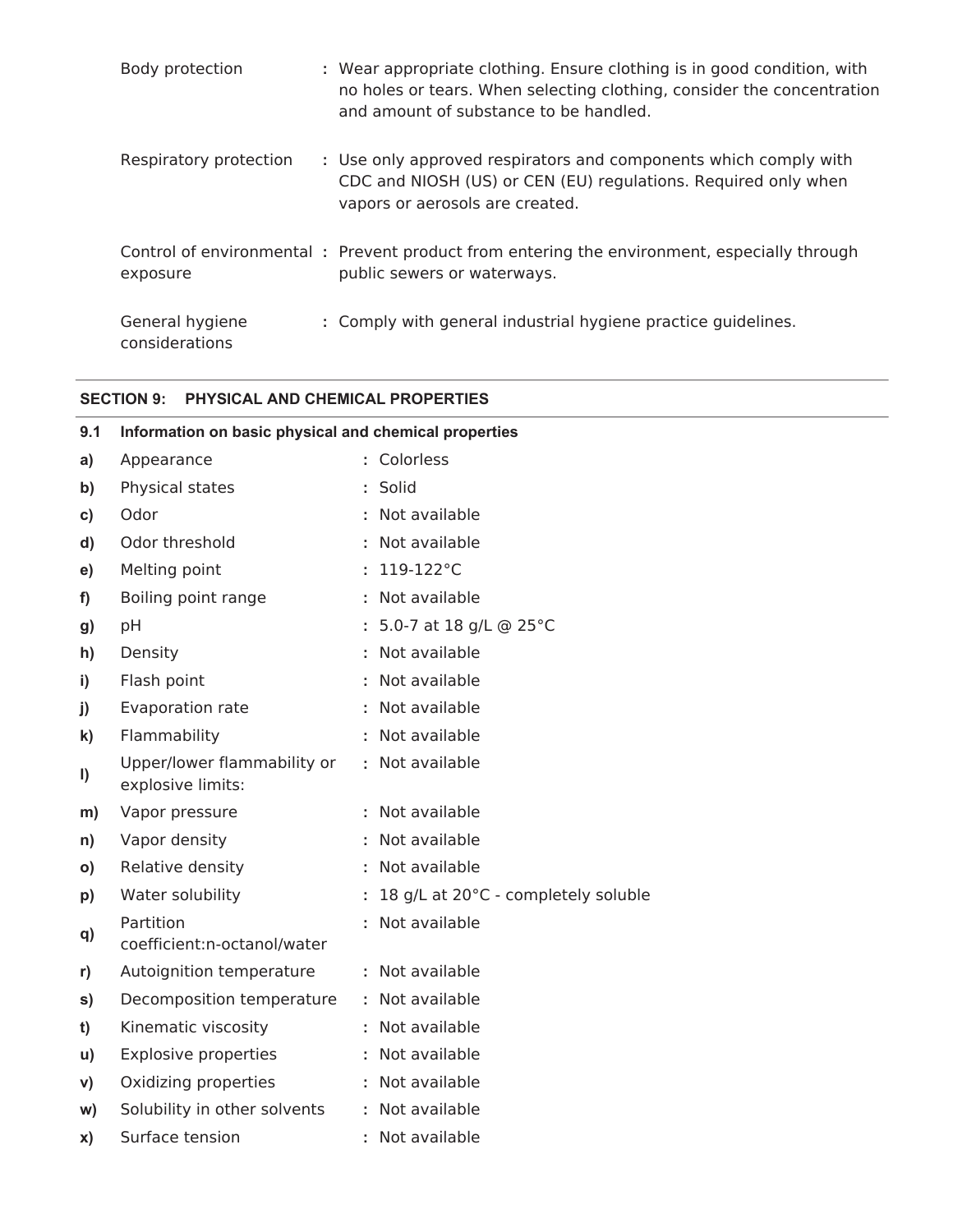## **SECTION 10: STABILITY AND REACTIVITY**

## **10.1 Reactivity**

No special reactivity is known.

#### **10.2 Chemical stability**

Product is stable when stored and used as recommended.

## **10.3 Stability note(s)**

No special or unusual instability known.

## **10.4 Polymerization**

No known polymerization.

## **10.5 Possibility of hazardous reactions**

No hazardous reactions are known.

## **10.6 Incompatible materials**

Strong oxidizing agents are incompatible with this product.

## **10.7 Hazardous decomposition products**

Under normal conditions of storage and use, hazardous decomposition products should not be produced.

## **SECTION 11: TOXICOLOGICAL INFORMATION**

| 11.1 Acute toxicity                    |                                                          |  |  |
|----------------------------------------|----------------------------------------------------------|--|--|
| LD50 Oral                              | : No toxicity data available.                            |  |  |
| LD50 Dermal                            | : No toxicity data available.                            |  |  |
| LC50 Inhalation                        | : No toxicity data available.                            |  |  |
| 11.2 Skin corrosion/irritation         |                                                          |  |  |
|                                        | No skin/corrosion irritation data available.             |  |  |
| 11.3 Serious eye damage/eye irritation |                                                          |  |  |
|                                        | No eye damage/irritation data available.                 |  |  |
| 11.4 Respiratory or skin sensitization |                                                          |  |  |
| No sensitization data available.       |                                                          |  |  |
| 11.5 Germ cell mutagenicity            |                                                          |  |  |
| No mutagenicity data available.        |                                                          |  |  |
| 11.6 Carcinogenicity                   |                                                          |  |  |
| <b>IARC</b>                            | : Product and components are not regulated by the IARC.  |  |  |
| <b>ACGIH</b>                           | : Product and components are not regulated by the ACGIH. |  |  |
| <b>NTP</b>                             | : Product and components are not regulated by the NTP.   |  |  |
| <b>OSHA</b>                            | : Product and components are not regulated by OSHA.      |  |  |
|                                        |                                                          |  |  |

## **11.7 Reproductive toxicity**

No reproductive toxicity data available.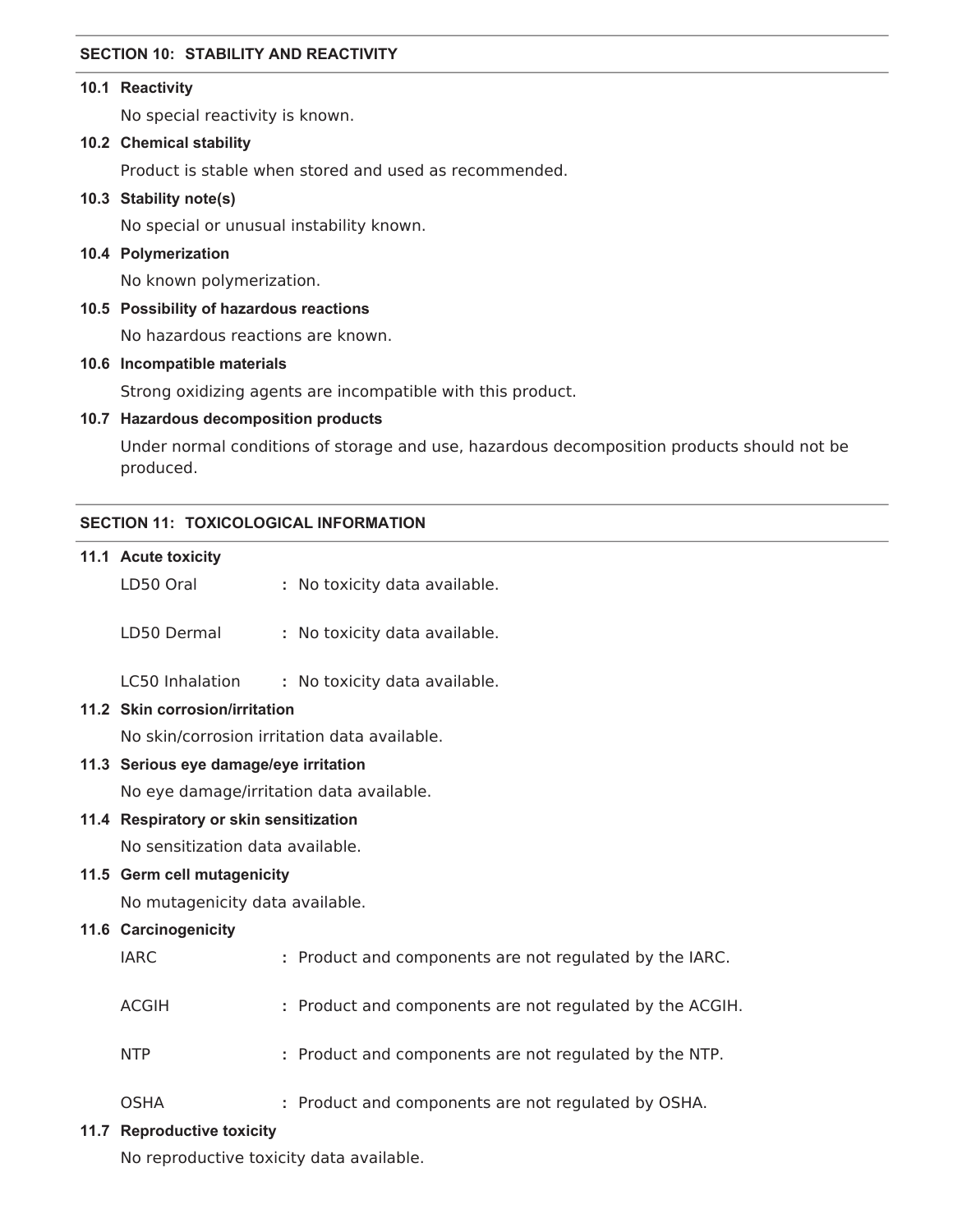# **11.8 Specific target organ toxicity – single exposure**

No specific organ toxicity data available.

## **11.9 Specific target organ toxicity – repeated exposure**

No specific organ toxicity data available.

## **11.10Aspiration hazard**

No aspiration hazard data available.

## **11.11Additional Information**

RTECS: LS7120000.

## **SECTION 12: ECOLOGICAL INFORMATION**

## **12.1 Toxicity**

No ecological toxicity data available.

**12.2 Aquatic toxicity**

No aquatic toxicity data available.

- **12.3 Persistence and degradability** No persistence/degradability data available.
- **12.4 Bioaccumulative potential**

No bioaccumulation data available.

## **12.5 Mobility in soil**

No soil mobility data available.

## **12.6 Results of PBT and vPvB assessment**

PBT/vPvB assessment not available as chemical safety assessment is not required/was not conducted.

#### **12.7 Other adverse effect**

No other adverse effect data available.

## **SECTION 13: DISPOSAL CONSIDERATIONS**

## **13.1 Product**

Chemical waste generators must determine whether a discarded chemical is classified as a hazardous waste. Chemical waste generators must also consult and adhere to local, regional, and national hazardous waste regulations to ensure complete and accurate classification.

## **13.2 Packaging**

Packaging should be disposed of in the same manner as unused product.

**13.3 Recommendation**

Disposal must be made according to official regulations.

## **SECTION 14: TRANSPORTATION INFORMATION**

## **14.1 DOT (US)**

Not a dangerous good under DOT(US) regulations.

## **14.2 IMDG**

Not a dangerous good under IMDG regulations.

**14.3 IATA**